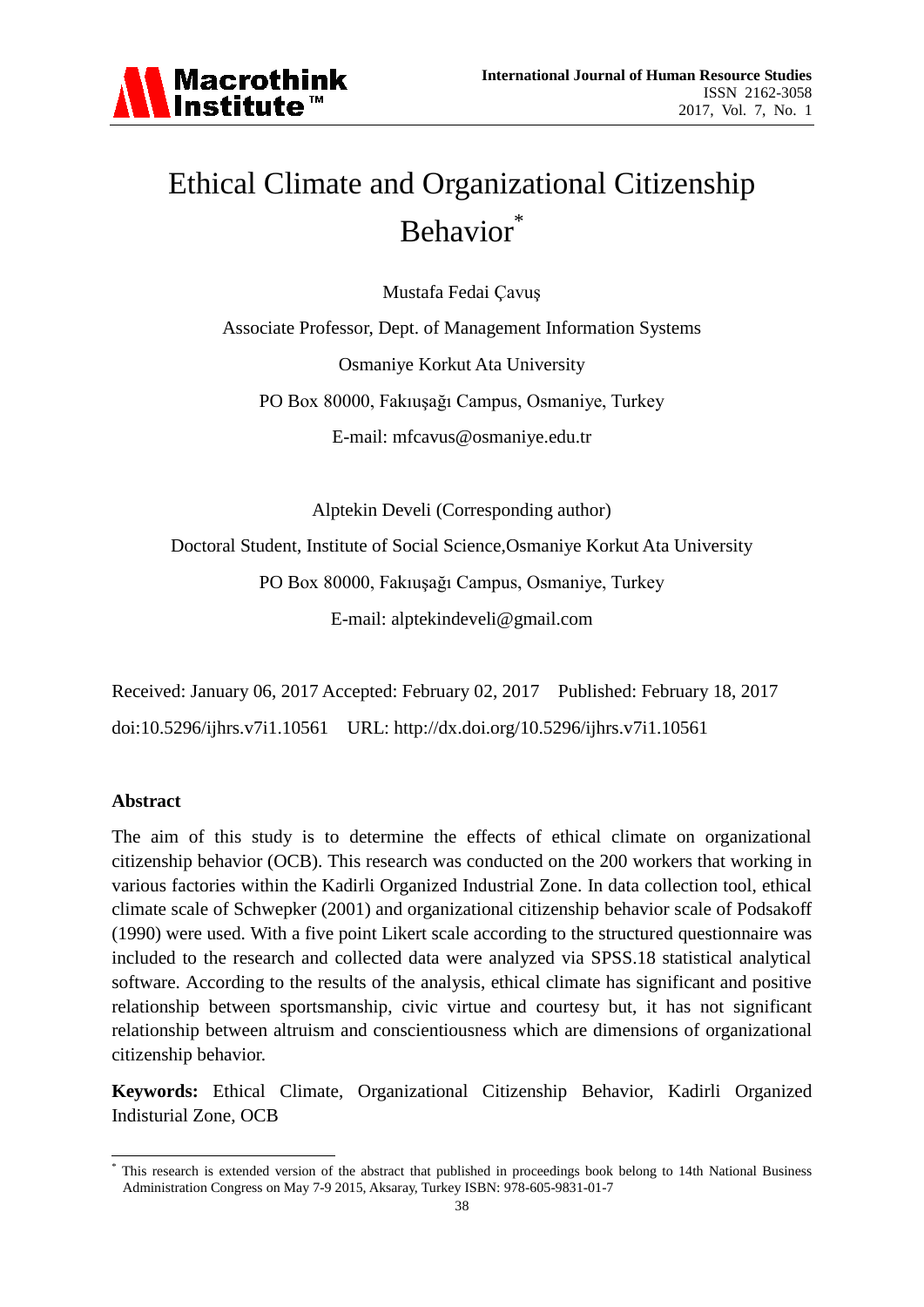

# **1. Introduction**

Human resource is the first element to be addressed when designing strategies to make organizations sustainable, both within the rapidly rising local and global competition standards. Because, the primary factor that can move organizations forward by responding to the conditions required by the dynamic business world is the "worker factor", which has materialized all the administrative processes.

In today's work environment in which the effort to achieve superiority is becoming the biggest cost item, more and more need is being given to the approach that implies that volunteers are more willing to fulfill more than the responsibilities defined in the job descriptions of worker, with the concept of organizational citizenship behavior (OCB) in the literature.

Understanding of the psychological atmosphere in the working environment describes the concept of organizational climate. The ethical climate formed by exhibiting correct attitudes and behaviors determines the quality level of the atmosphere. As far as voluntary behaviors are seen in business today, given that responsibilities in the definition of roles can be disturbed, it can be argued that worker' extra-rol behaviors are shaped according to the ethical climate they perceive directly or indirectly.

In this context, the interaction of organizational citizenship behavior representing the whole of voluntary behaviors shown for the benefit of the organization and the ethical climate which expresses the ideal set of values and behaviors has been the subject of research of this study. In this study, an empirical research was conducted to determine the relationship between ethical climate and organizational citizenship behavior.

## **2. Ethical Climate**

The concept of ethical climate has been considered by Victor and Cullen (1987) for the first time in an organizational sense, and has become one of the most effective conceptual bases increasingly gaining in importance (Martin and Cullen, 2006). The ethical climate, which includes organizational values, organizational procedures and practices related to ethical attitudes and behaviors, is described by Victor and Cullen as "how ethical problems can be overcome and what is ethically correct behavior" (Victor and Cullen, 1988).

Ethical climate refers to moral values and behaviors that are desired, supported and rewarded within the organization (Schwepker et al., 1997). In other words, the ethical climate is institutionalized organizational practices and processes that demonstrate what is right and what is wrong in organizations, or helps explain what behaviors are acceptable and which are unacceptable (Parboteeah et al., 2005; Büte, 2011).

The ethical climate serves as a map that generates ideas and decisions within the organization and determines the direction in which it will move as it is put into practice (Martin and Cullen, 2006). The ethical climate represents a shared perception of how to deal with problems in the right behavior and moral framework (Parboteeah et al., 2010). Therefore, ethical behavior occurs when members of the organization believe that certain moral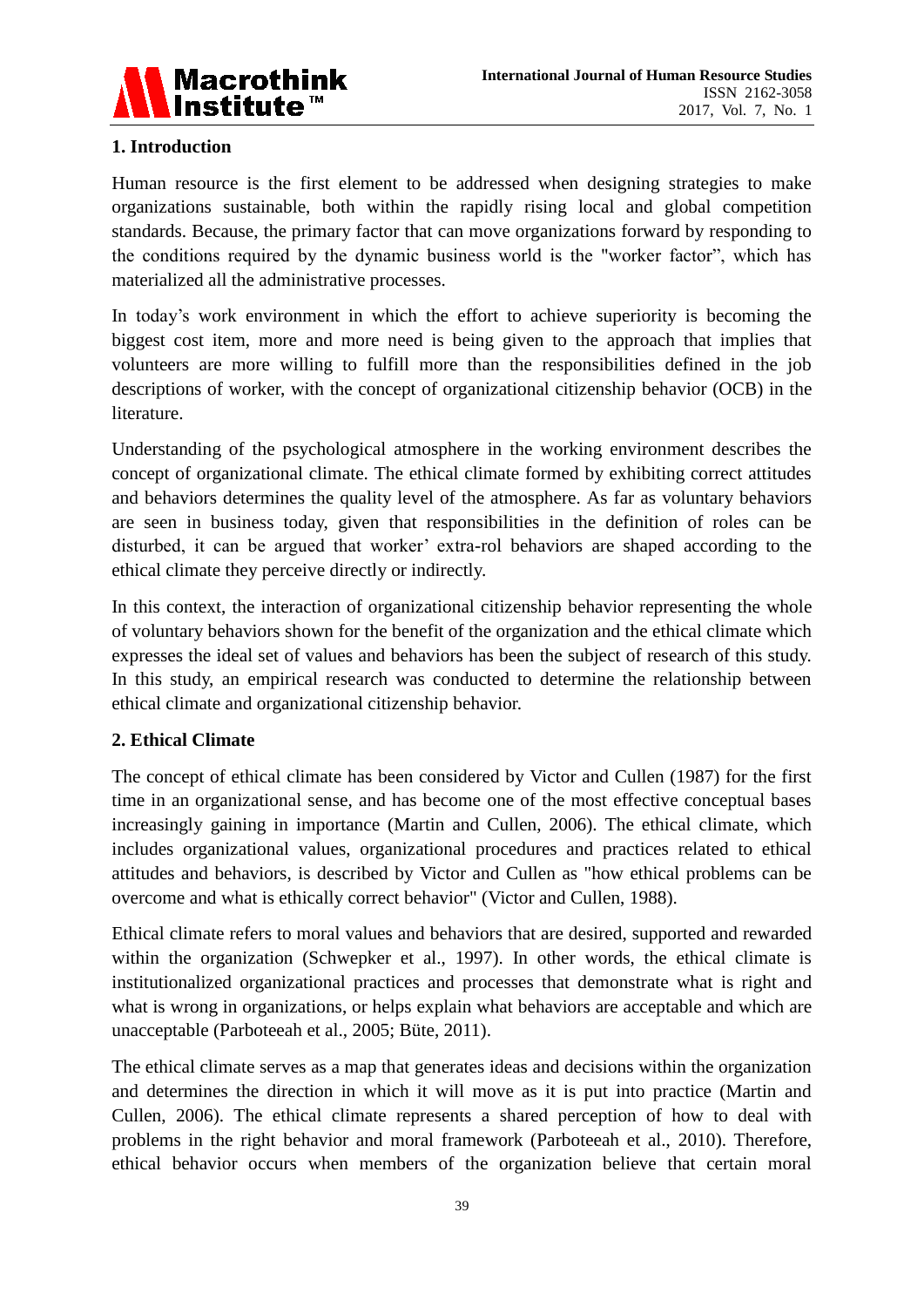

measures and patterns of behavior exist within the working environment (Cullen et al., 2003).

Formal ethical control systems as well as unethical climate systems are also important (Schminke et al., 2007). Because, in this sense, as even psychologists have perceived perceptions of ethical issues as the most powerful conductors, they argued that individual ethical attitudes have a strong influence on the behavior towards the organization (Cullen et al., 2003).

Ethical climate is the perception of what constitutes correct behavior. This perception creates a psychological mechanism in which moral issues are governed (Martin and Cullen, 2006). Worker can feel the winds of ethics and sense clues and implications of what is right and which is not. This phenomenon, which is not spoken orally among employees, is called an ethical climate (Post et al., 1996; Akbaş, 2010). The power of ethical climate in companies will also affect unity and integrity and morale power (Dickson et al., 2001).

Ethical climate serves organizations in a variety of ways. It guides the employees what they should do when they fall into a moral dilemma (Homans, 1950 as cited in Cullen et al., 2003). In addition, the ethical climate has the opportunity to recognize the ethical issues in the working environment for the worker. In other words, the ethical climate helps make this assessment easier by functioning as a magnifying glass when evaluating people and situations within the organization (Cullen et al., 2003).

Ethical perception of the organization in which the worker is involved is very important in order to increase organizational effectiveness and productivity (Singhapakdi, 1995). In addition, the strong ethical climate in the organizations contributes significantly to the business by increasing the quality of management (Hunt et al., 1989) and firm performance (Wimbush and Shepard, 1994; Weber and Seger, 2002; Verschoor, 1998). The ethical climate also manifests itself by reducing the intention to leave work by increasing levels of job satisfaction (Brown and Peterson, 1993; Schwepker, 2001), organizational commitment (Hunt et al., 1989; Schwepker, 2001) and social responsibility (Singhapakdi et al., 1995; Schwepker, 2001; Elçi ve Alpkan, 2006).

#### **3. Organizational Citizenship Behavior**

Organizational citizenship behavior has been described by Dennis W. Organ in 1983 as the subject of management and it is defined by the Organ as an effort to demonstrate voluntary effort and extra role behavior beyond the standards and job descriptions set for the individual in the working environment. The concept of volunteering is intended to explain that such behaviors are not the behaviors required by the role of the individual in the organization or the definition of formal work (İşbaşı, 2000).

Organizational citizenship behavior that expresses extra effort beyond the scope of core business responsibilities (Lam et al., 2009); is not a form of reward system and behavior that is not directly or explicitly defined by job descriptions, is not mandatory, is voluntary, and promotes the effective functioning of the organization's functions. The non-mandatory expression in this definition symbolizes that the display of these behaviors is based on personal choice and that no punishment should be applied when it is not fulfilled (Gürbüz,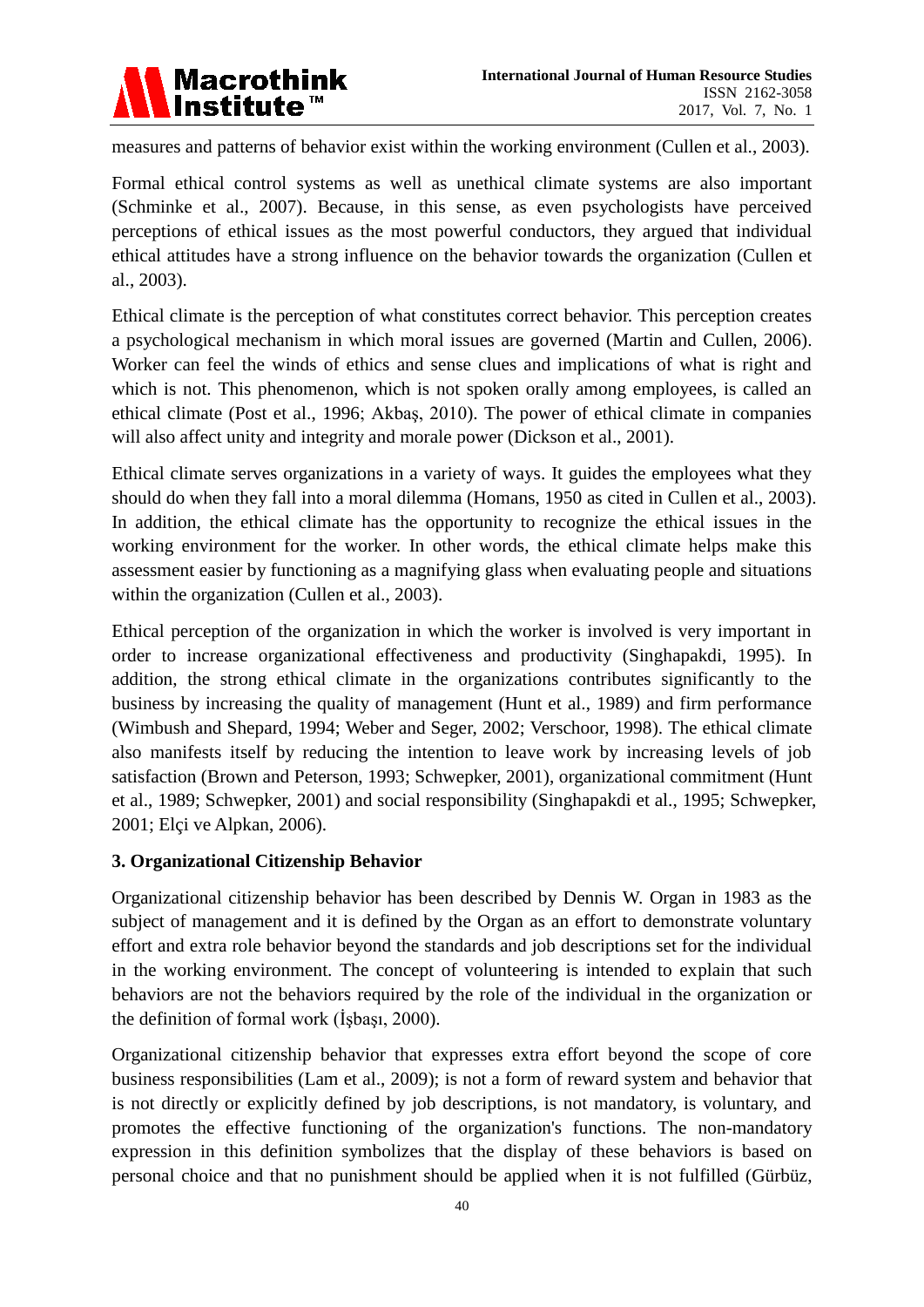

2006).

In other words, organizational citizenship behavior refers to, behaviors beyond the formal job descriptions, roles that exceed the specified role requirements and expectations, and manner which the worker are willing to contribute to organization (McDonald, 1993; Schnake and Dumler, 2003; Feather and Rauter, 2004). This concept describes individual behaviors based on volunteerism that contribute to organizational effectiveness and productivity as well as organizational goals in support of the social and psychological environment (Lievens and Anseel, 2004 as cited in Sezgin, 2005).

Organizational citizenship behavior means volunteering to help a colleague who cannot come to work, volunteering to do things that are not officially required by the organization but doing what is important for the organization, helping newcomers to socialize even if they are not part of the job description, helping them overcome difficulties in other workers, working with supervisors or managers, supporting them, proposing new and creative thoughts that will contribute to the organization, participating in more work than necessary, and giving notice when they cannot get to work (Kelloway et al., 2002; Sezgin, 2005).

The behavior of the worker who values effort and creates a peaceful work environment that does not disinterest the tasks assigned to them, and that does not expect it to happen spontaneously, and that feels valued and values the organization, is nothing more than the behavior of organizational citizenship (Çelik, 2007).

# *3.1. Dimensions of Organizational Citizenship Behavior*

Organizational citizenship behaviors composed of five-dimensional classification made by Organ; altruism, sportsmanship, conscientiousness, civic virtue and courtesy.

## 3.1.1. Altruism

It refers to all voluntary behaviors that an employee has shown to help other workers who have just begun to work or to help a colleague who has problems with work without anticipation (Organ and Ryan, 1995; Allison et al., 2001).

## 3.1.2. Sportsmanship

With this dimension, avoiding the negative behaviors that may cause tension in the organization, using time efficiently without complaining about the troubles and negativities of the work and other respectful and constructive behavior are explained (Yücel and Samancı, 2009; Özdevecioğlu, 2003).

## 3.1.3. Conscientiousness

It is the behavior of the members of the organization voluntarily demonstrating the use of time efficiently and in accordance with rules and regulations and beyond the definition of minimum duties. Conduct continuity, regular work and punctuality at the appointment are conscientious behavior (Erşahan, 2011).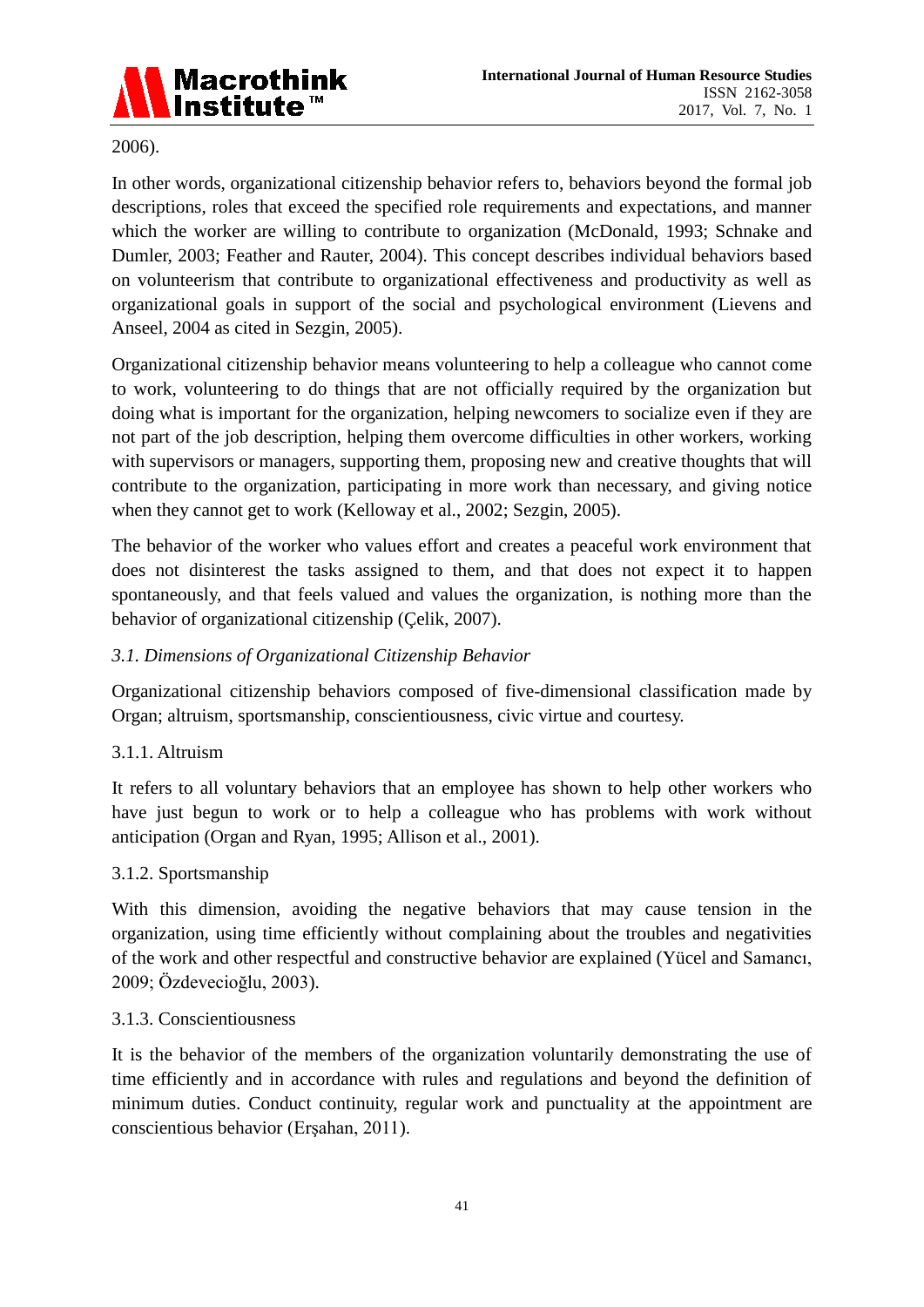

# 3.1.4. Civic Virtue (Organizational Participation)

To take part in organizational meetings regularly and participate actively in discussions, to follow up changes closely and to take active role in accepting others, to benefit from announcement resources, to think about organizational issues, to have knowledge and share it with colleagues are behaviors that can take place in the dimension of civic virtue (Atalay, 2005; Karaman and Aylan, 2012).

## 3.1.5. Courtesy

Having high communication skills is the way to success and coordination for an organization (Samancı, 2006). The dimension of courtesy is defined as the positive behaviors of individuals who communicate with each other due to their duties in organizations.

## **4. Research Method**

## *4.1. Sampling*

The sample of the research constitutes 200 workers in Kadirli Organized Indisturial Zone. 113 (56.5%) of the participants were male and 87 (43.5%) of the participants were female. When we look at the age range of the survey participants, the ones with the ages of 26-35 have the biggest share with 124 (62%) and those with the age of 46 and 6 (0.03%) have the smallest share. When the educational status of the participants is examined, it is seen that most of them have a bachelor's degree with 31.5%, followed by primary school graduates with 28.5% and high school graduates with 24%. While associate degree graduates have a 15.5% share, there is only one postgraduate trained worker. When we look at the total working time of the workers, the workers with 2-8 years have the biggest share with 111 people (55.5%). In terms of the duration of work in the existing work places, 105 (52.5%) people provide the workers with fewer than two years, followed immediately by 87 (43.5%) and 2-8 years. The demographic characteristics of the participants are shown in Table 1.

| Demographic Factors |           | Frequency | Percentage |  |
|---------------------|-----------|-----------|------------|--|
| Gender              | Male      | 113       | 56.5       |  |
|                     | Female    | 87        | 43.5       |  |
|                     | 18-25     | 32        | 16.0       |  |
| Age                 | $26 - 35$ | 124       | 62.0       |  |
|                     | 36-45     | 38        | 19.0       |  |

Table 1: Demographic Characteristics of the Participants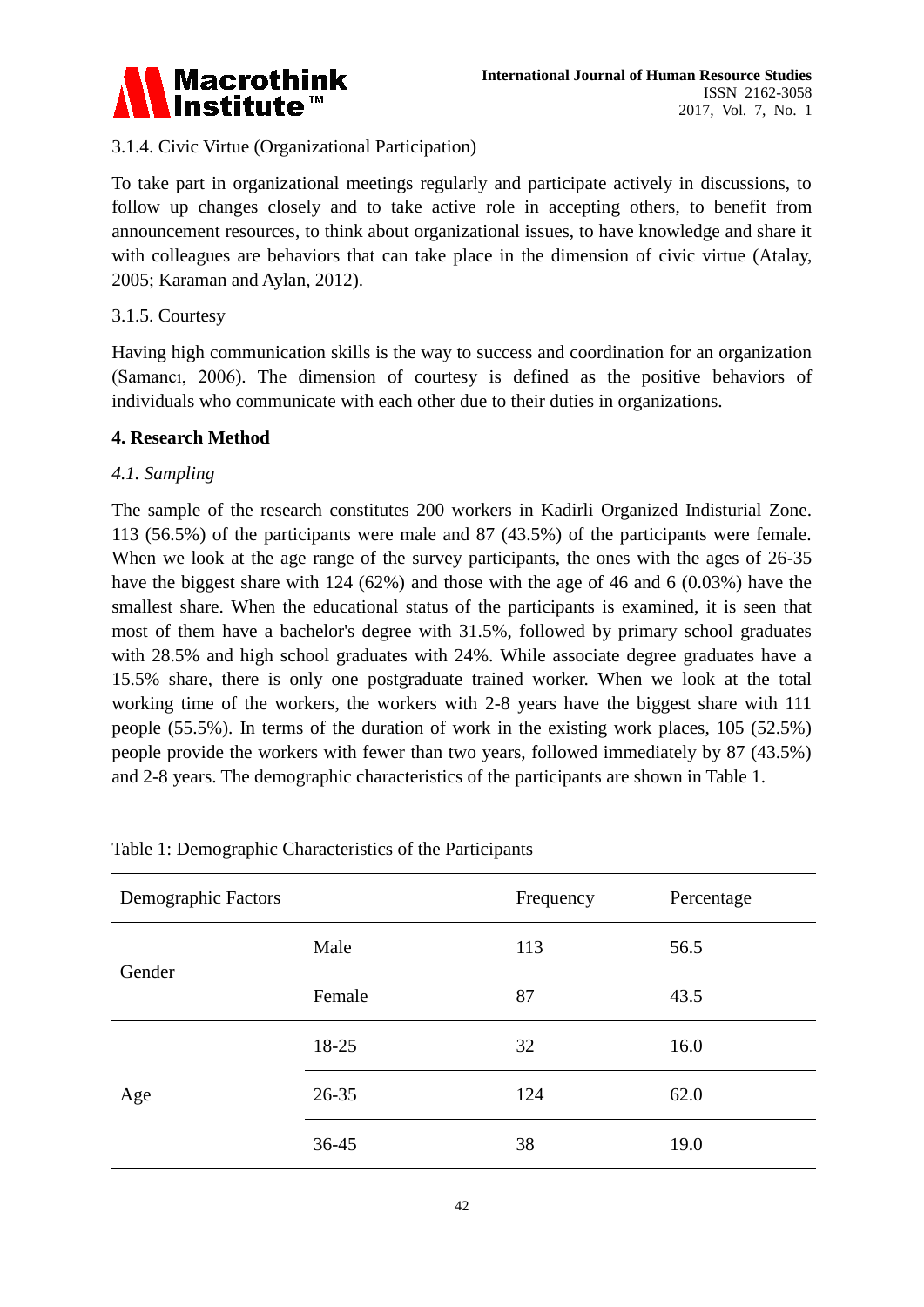

|                             | $46+$                   | 6                | 3.0  |
|-----------------------------|-------------------------|------------------|------|
| <b>Education Status</b>     | Primary School          | 57               | 28.5 |
|                             | <b>High School</b>      | 48               | 24.0 |
|                             | <b>Associate Degree</b> | 31               | 15.5 |
|                             | Bachelor's Degree       | 63               | 31.5 |
|                             | Post Graduate           | $\mathbf{1}$     | 0.05 |
| <b>Total Working Time</b>   | Less than 2 years       | 44               | 22.0 |
|                             | 2-8 years               | 111              | 55.5 |
|                             | 9-14 years              | 31               | 15.5 |
|                             | $15-20$ years           | 10               | 5.0  |
|                             | More than 21 years      | $\overline{4}$   | 2.0  |
| <b>Current Working Time</b> | Less than 2 years       | 105              | 52.5 |
|                             | 2-8 years               | 87               | 43.5 |
|                             | 9-14 years              | $\tau$           | 3.5  |
|                             | $15-20$ years           | $\boldsymbol{0}$ | 0.00 |
|                             | More than 21 years      | $\mathbf{1}$     | 0.05 |

#### *4.2. Scales*

The scale developed by Charles H. Schwepker in order to measure the perceptions of workers towards ethical climate was taken from Biçer's (2005) study. The scale is composed of one dimension (7 items). In order to measure organizational citizenship behavior, the five-dimensional OCB scale developed by Philip M. Podsakoff (1990) was taken from the study of Çağlar (2011). The dimensions of the scale are in the form of altruism (5 items), sportsmanship (5 items), conscientiousness (5 items), civic virtue (4 items) and courtesy (5 items). The scales are evaluated with the Likert scale (1-strictly disagree, 5-strictly agree).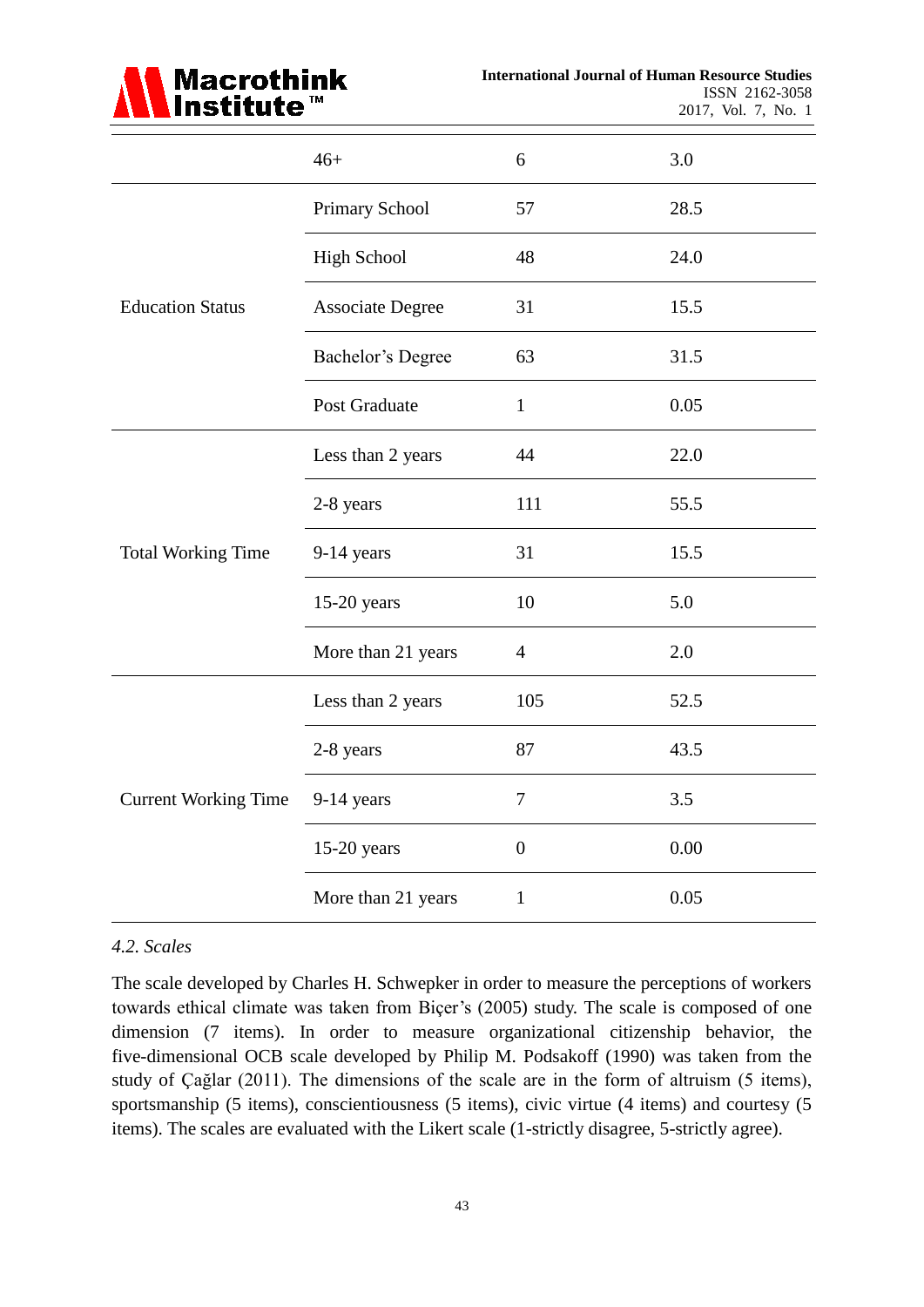

# **5. Findings**

In this study, reliability analysis was performed to measuring the scales' reliability and then correlation analysis and simple linear regression analysis were performed to determine the relationship between ethical climate and organizational citizenship behavior.

# *5.1. Reliability Analysis*

The cronbach alpha values were examined to evaluate the internal consistency of the scales. The alpha coefficient of the ethical climate and OCB are shown in Table 2.

## Table 2: Reliability Analysis

|                | <b>Ethical Climate</b> | <b>OCB</b> |
|----------------|------------------------|------------|
| Cronbach alpha | .78                    | .88.       |

Apart from these the alpha coefficients of five factors of OCB are between .64 and .72. These alpha values indicate the internal consistency of the whole scales.

## *5.2. Correlation Analysis*

The analysis of the correlation is shown in Table 3.

#### Table 3: Correlation Analysis

|                    | Altruism | Sportsmanship Conscientious. Civic Virtue Courtesy |      |           |            |  |
|--------------------|----------|----------------------------------------------------|------|-----------|------------|--|
| Ethical<br>Climate | ,028     | ${,}261$ **                                        | .094 | $.189***$ | $0.255$ ** |  |

\*\* Correlation is significant at the 0.01 level (2-tailed)

According to the results of correlation analysis, it was found that there were significant and positive relations with ethical climate between sportsmanship  $(.261, **p < 0.01)$ , civic virtue  $(.189, **p < 0.01)$  and courtesy  $(.255, **p < 0.01)$  which are the dimensions of organizational citizenship behavior, and it is observed that there is no meaningful relationship with ethical climate between altruism and conscientiousness from the dimensions of organizational citizenship behavior.

## *5.3. Regression Analysis*

The analysis of the simple linear regression is shown in Table 4.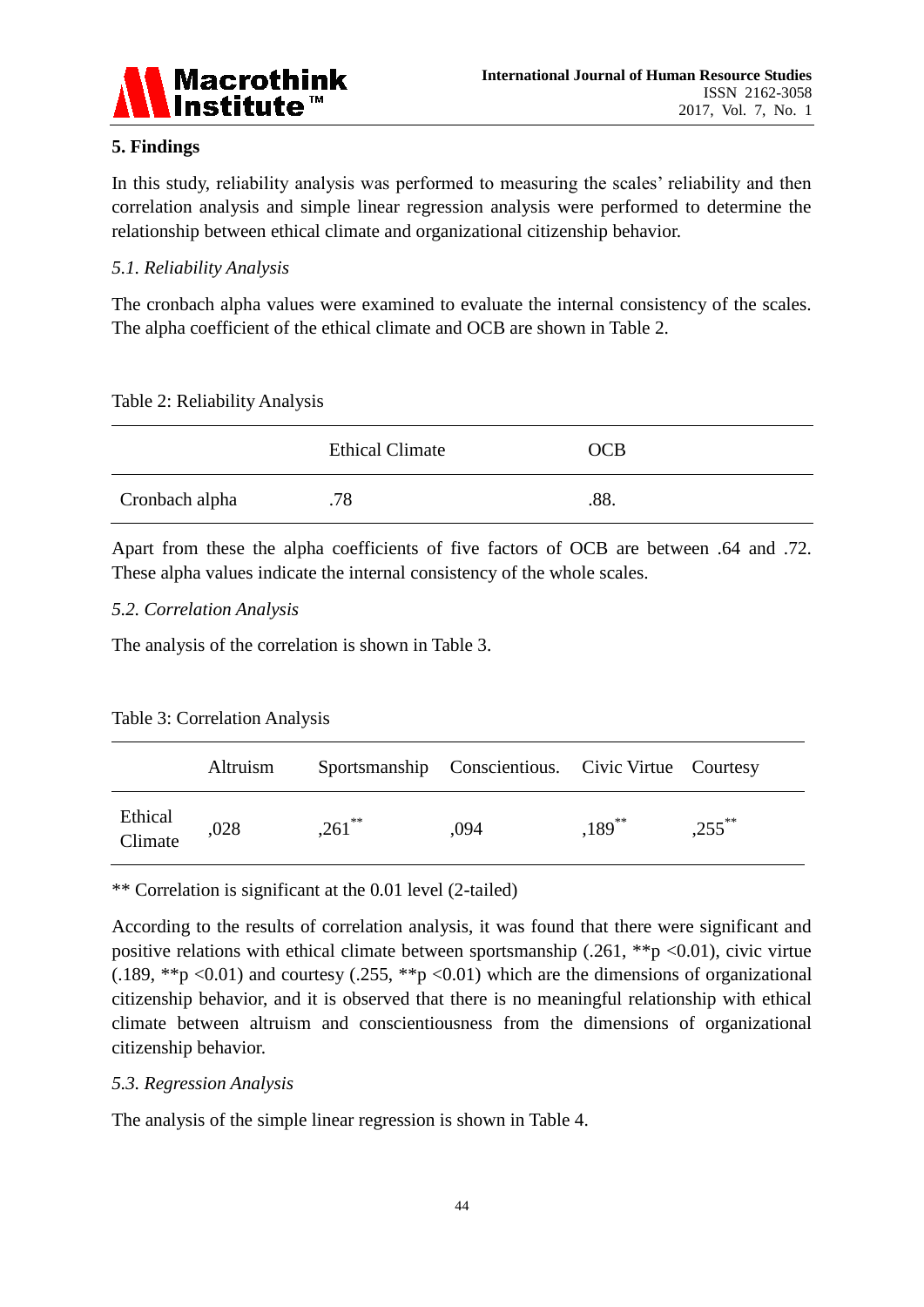

|                    | Altruism                |               |                          |               | Sportsmanship Conscientious. Civic Virtue |               |                         |               | Courtesy                 |               |
|--------------------|-------------------------|---------------|--------------------------|---------------|-------------------------------------------|---------------|-------------------------|---------------|--------------------------|---------------|
| Ethical<br>Climate | <b>B</b> eta<br>,028    | Sign.<br>,696 | <b>Beta</b><br>,261      | Sign.<br>,000 | <b>Beta</b><br>,094                       | Sign.<br>,187 | <b>Beta</b><br>,189     | Sign.<br>,007 | Beta<br>,255             | Sign.<br>,000 |
|                    | $R^2$ : 001<br>F: 0.153 |               | $R^2$ : 068<br>F: 14,470 |               | $R^2$ : 009<br>F: 1,754                   |               | $R^2$ : 036<br>F: 7,349 |               | $R^2$ : 065<br>F: 13,717 |               |

Table 4: Regression Analysis

According to the results of regression analysis, F value for sportsmanship is significant and it is valid at ,000 level. The  $R^2(R)$  Square) value indicates that the sportsmanship explained 068% of the model. For civic virtue, the F value is significant, and it is valid at ,007 level. The  $R^2(R)$  Square) value indicates that civic virtue explains 036% of the model. For courtesy, the F value is significant, and is valid at ,000 level. The  $R^2(R)$  Square) value indicates that courtesy explains 065% of the model.

#### **6. Discussion**

As a result of various empirical researches conducted with the emergence of ethical climate, it has been found that this concept is also related to other concepts in organizational behavioral literature. These concepts are concepts that significantly affect the organization's success (Carr et al., 2003), such as commitment, job satisfaction and organizational citizenship behavior (Martin and Cullen, 2006).

Organizations in which an ethical atmosphere is not perceived will make it difficult for workers to behave voluntarily (Leung, 2008). This means that it is more likely to see extra role behaviors in work environments where ethical climate is present. The ethical climate will increase the energy of the worker, which will have an impact on organizational citizenship behavior, which is energetically strong.

There are five dimensions of organizational citizenship behavior: altruism, sportsmanship, conscientiousness, civic virtue and courtesy. The analysis of the statistics in the research, it was determined that the ethical climate had no effect on the altruism and conscientiousness from the dimensions of organizational citizenship behavior. Therefore, the ethical climate will be discussed from the dimensions of organizational citizenship behavior to sportsmanship, civic virtue and courtesy.

As a result of the analysis ethical climate shows the effect on organizational citizenship behavior on the sportsmanship dimension at most. The concept of sportsmanship, which is defined as workers' avoidance of behaviors that may cause tension, avoidance of complaints, and display tolerance, will take place as a behavior that is more likely to occur in work environments where ethical climate is present. Sportsmanship behaviors show up itself avoiding growing problems unnecessarily and avoiding disrespectful attitude towards co-workers (Yücel, 2006). As it is understood from this, the sportsmanship behaviors which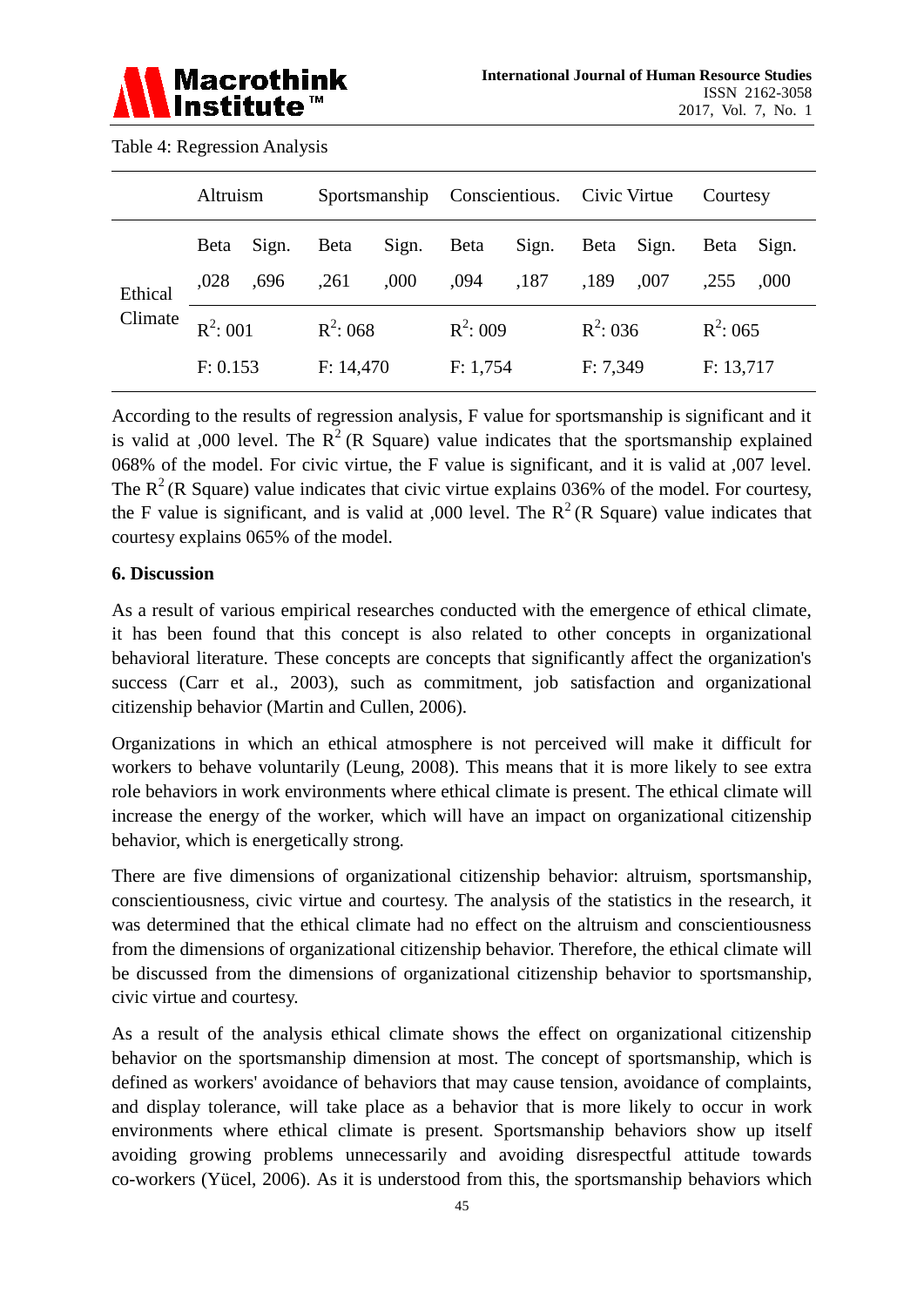

have the features that overlap with the moral principles will be bigger in an ethical climate business environment.

Another effect of ethical climate in relation to organizational citizenship behavior appears on the courtesy dimension. Courtesy is defined as the positive behaviors exhibited by members who are affected by each other's work and decisions, which must be in constant communication with the organization due to their business obligations (Samancı, 2006). Courtesy behavior in organizations is manifested in the form of consultation with other friends of the business especially about problems (Koys, 2001). Acting on both individual and team-focused relationships, knowing which behavior is right and which behavior is wrong will lead to continuity in both quality and permanence of these relationships. The discrimination of the right and wrong behaviors mentioned above can be achieved through the ethical climate in the organization. Feeling of the ethical climate by the worker will be an incentive to show courtesy-based behavior.

The results of our research show that the ethical climate has the final effect on organizational citizenship behavior on the dimension of civic virtue. Civic virtue, also called organizational participation, means that workers participate actively and responsibly in the management activities of the organization. Attending meetings regularly, observing changes closely, acting in an active role as acknowledged by others, thinking about issues related to the organization, having knowledge and sharing it with colleagues are behaviors that can take place in the dimension of civic virtue (Atalay, 2005). By the features of civic virtues, it is an organizational citizenship behavior that arises from the behaviors of this skill, which should show the loyalty, responsibility and shared approaches of the worker. At this point, ethical climate will enhance the sense of loyalty and awareness of responsibility hereby improve the civic virtue to advanced level.

## **7. Conclusion**

The Famous management scientist Peter F. Drucker states "We have known for 50 years that money alone does not motivate employees to perform much more than it motivates volunteers. What motivates volunteers? Volunteers, we know, have to get more satisfaction from their work than paid employees precisely because they do not get a paycheck. They need, above all, challenge" (Drucker, 2014: 29). The relationship of ethical climate and organizational citizenship behavior examined in this study has been exactly corresponding "challenge" expressed in this realistic view, especially in today's business world.

The ethical climate improves attitudes and behaviors of the worker that is to say improves the organizational performance (Elçi and Alpkan, 2009). For example, worker support the development of intra-institutional relationships when they believe that there is an ethical climate within the organization about recruitment, corporate politics, payment system etc. (Weeks et al., 2005 as cited in Lu and Lin, 2014). In order for an ethical climate to be established within institution, ethical rules, institutional policies on ethics, and a system of rewarding and punishment must exist. Because; these factors are the most important factors affecting the attitudes and adaptations of worker regarding ethical rules (Schwepker, 2001). The presence and enforcement of ethical rules will ensure that higher ethical behavior is seen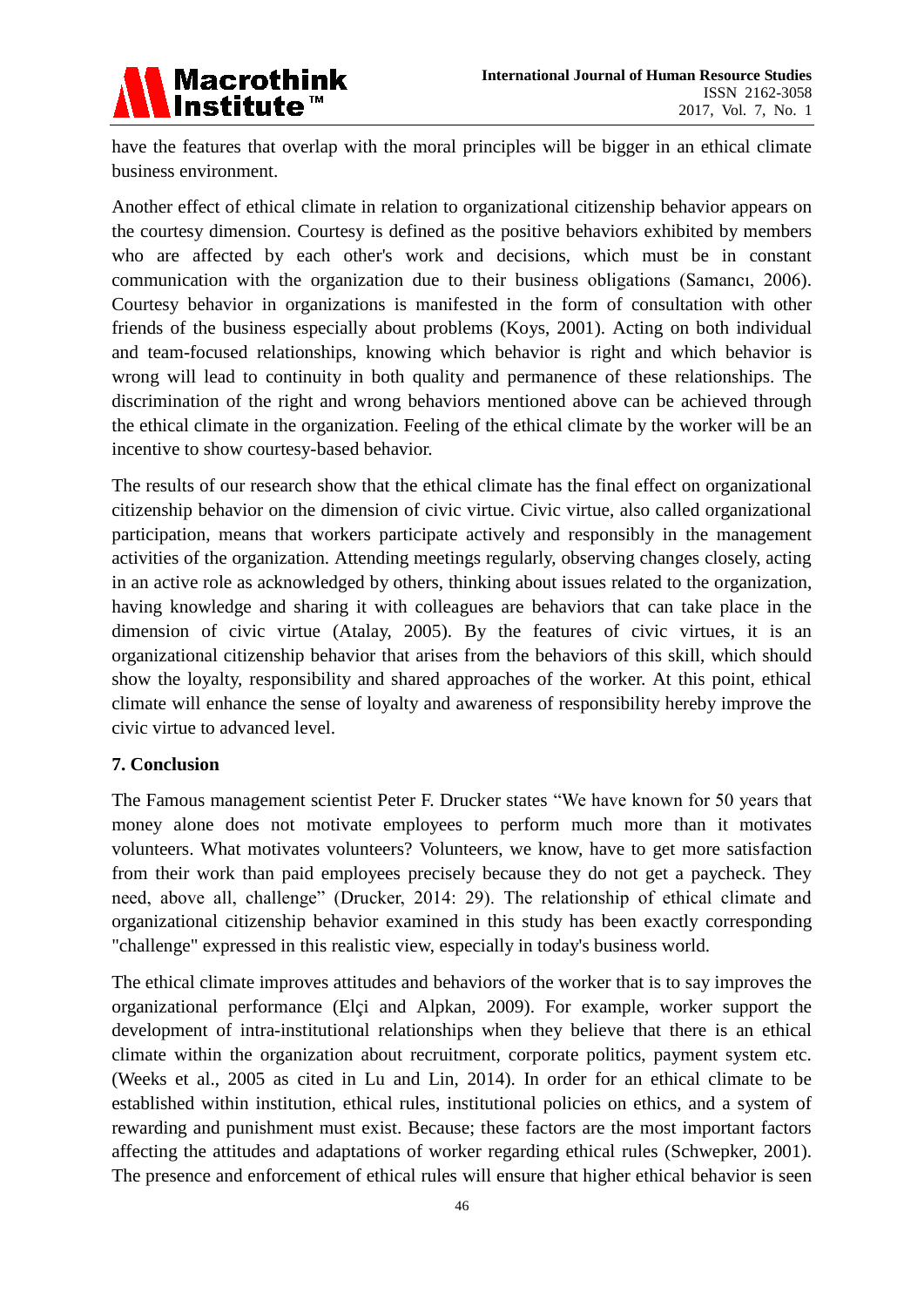

(Ferrel and Skinner, 1988). The existence of ethical institutional policies is also important because it is an opportunity for the worker to show ethical behavior (Bommer et al., 1987). Finally, while the presence of the reward system encourages ethical behavior, the lack of a punishment system will increase the likelihood of unethical behavior (Schwepker et al., 1997).

The ethical climate will create an environment where it is possible to distinguish right behavior from false behavior, which will create a perceptual mechanism that will solve the ethical problems. In this way, unwanted situations such as mobbing and personnel turnover will be reduced, while levels of management quality, job satisfaction and loyalty will be increased (Schwepker, 2001; Cullen et al., 2003). One of the first places where this increase has shown positive effects is organizational citizenship behavior. Worker who perceive to presence personal and institutional ethical values will be directed to show organizational citizenship behavior directly, especially in sportsmanship, civic virtue and courtesy dimensions.

The fact that the ethical climate and organizational citizenship behavior is more informal is impute serious responsibility to top management. These two managerial concepts are up to a locomotive plan to become a corporate culture. Worker will learn correct and voluntary behavior from their superiors by seeing. Therefore, for the improve of ethical climate and the development of organizational citizenship behaviors, superiors must always be one step ahead of subordinate and lead them in this regard.

As a result of the research, it has been seen that ethical climate is influential on sportsmanship, civic virtue and courtesy which are the organizational citizenship behavior dimensions. This suggests that more organizational citizenship behaviors will be seen especially in the organizations where the ethical elements become institutional ethic codes.

In those research conducted by Leung (2008), Butarbutar et al. (2010) and Huang et al. (2012) in which the relationships between ethical climate and organizational citizenship behavior were examined, it is found that ethical climate has increased the individuals' organizational citizenship behaviors. The result of this research also overlaps with the literature in that it suggests that ethical climate is related to sportsmanship, civic virtue and courtesy which are dimensions of organizational citizenship behavior, positively. However, while it is expected that ethical climate will have positive effects on altruism and conscientiousness, no such findings were found as a result of the analysis. This can be brought to the attention of other researchers as a limited aspect of this study.

#### **Acknowledgement**

Thanks for permission to Kadirli Organized Indisturial Zone management, factories and workers where we performed this research.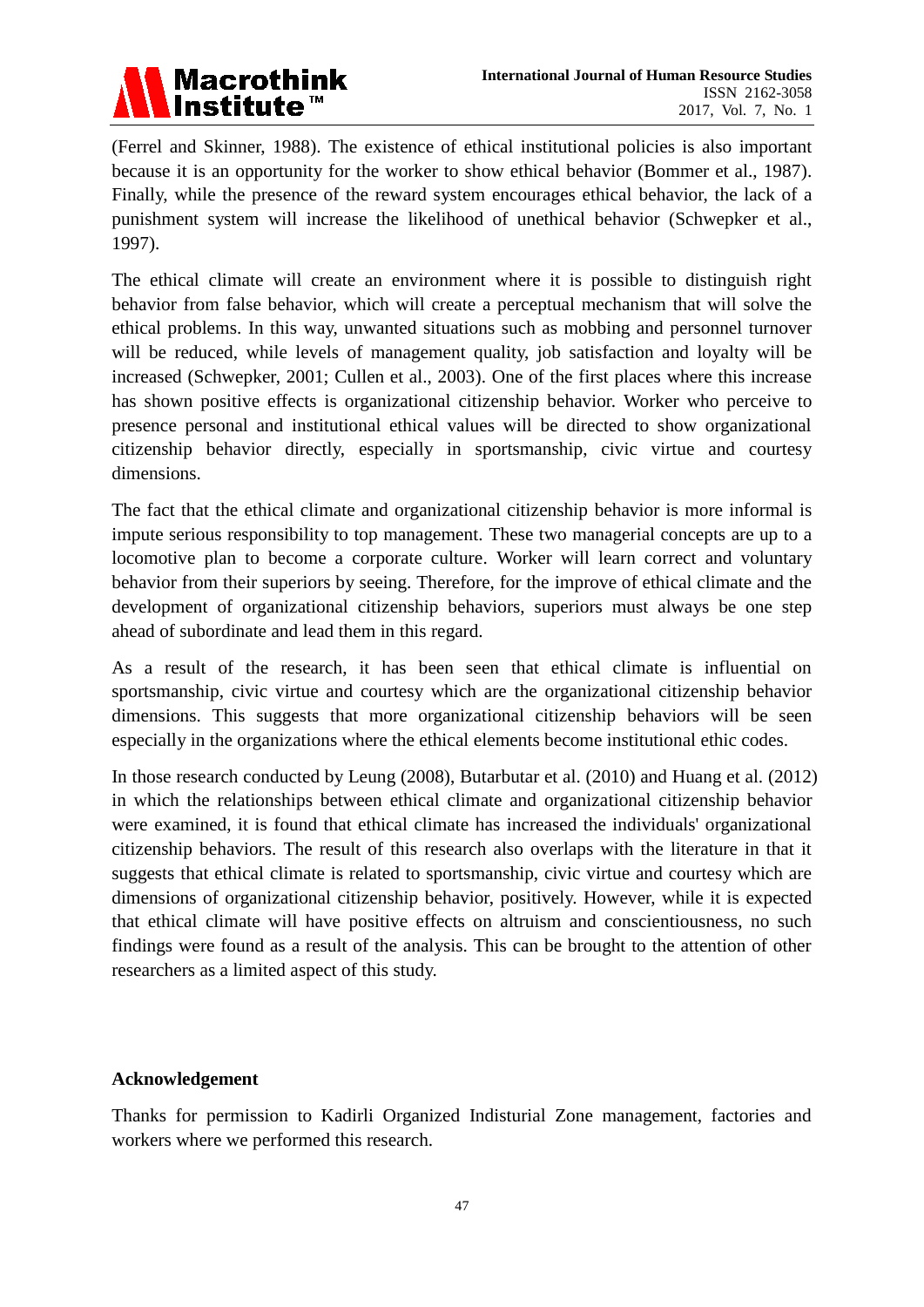

#### **References**

Akbaş, T. T. (2010). Örgütsel Etik İklimin Örgütsel Bağlılık Üzerindeki Etkisi: Mobilya Sanayi Büyük Ölçekli İşletmelerinde Görgül Bir Araştırma. *KMÜ Sosyal ve Ekonomi̇k Araştirmalar Dergi̇si, 12*(19), 121-137.

Allison, B. J., Voss, R. S. & Dryer, S. (2001). Student Classroom and Career Success: The Role of Organizational Citizenship Behavior. *Journal of Education for Business, 76*(5), 282-289.

Atalay, İ. (2005). Örgütsel Vatandaşlık ve Örgütsel Adalet. Unpublished master's thesis. Afyon Kocatepe University, Afyonkarahisar.

Biçer, M. (2005). Satış Elemanlarının İş Tatmini, Örgüt Bağlılığı ve İşten Ayrılma Niyetinin Etik İklim İle İlişkisi: Sigorta ve İlaç Sektörlerinde Bir Araştırma. Çukurova University, Master's thesis, Adana.

Bommer, M., Gratto, C., Gravander, J. & Tuttle, M. (1987). A Behavioral Model of Ethical And Unethical Decision Making. *Journal of Business Ethics, 6*(4), 265-280.

Brown, S. P. & Peterson, R. A., (1993). Antecedents and Consequences of Sales Person Job Satisfaction. Meta-Analysis and Assessment of Causal Effects. *Journal of Marketing Research,* 63-77.

Butarbutar, I. D., Sendjaya, S. & Härtel, C. E. (2010). The Mediating Effects of Ethical Climate on the Relationship Between Servant Leadership and Organizational Citizenship Behavior. In 24th Anzam Conference.

Büte, M. (2011). Etik İklim, Örgütsel Güven Ve Bireysel Performans Arasındaki İlişki. *Atatürk Üniversitesi İktisadi ve İdari Bilimler Dergisi, 25*(1), 171-192.

Carr, J. Z., Schmidt, A. M., Ford, J. K. & DeShon, R. P. (2003). Climate Perceptions Matter: A Meta-Analytic Path Analysis Relating Molar Climate, Cognitive and Affective States, and Individual Level Work Outcomes. *Journal of Applied Psychology, 88*(4), 605-619.

Cullen, J. B., Parboteeah, P. K. & Victor B., (2003). The Effects of Ethical Climates on Organizational Commitment: A Two-Study Analysis. *Journal of Business Ethics, 46*, 127-141.

Çağlar, E. (2011). An Integrative Model of Justice Perceptions, Employee Positive Mood States and Organizational Cizitenship Behavior. Master's thesis. Middle East Technical University, Ankara.

Çelik, M. (2007). Örgüt Kültürü ve Örgütsel Vatandaşlık Davranışı-Bir Uygulama. Atatürk University, Unpublished master's thesis, Erzurum.

Dickson, M. W., Smith, D. B., Grojean, M. W. & Ehrhart, M. (2001). An Organizational Climate Regarding Ethics: The Outcome Of Leader Values and The Practices That Reflect Them. *The Leadership Quarterly, 12*(2), 197-217.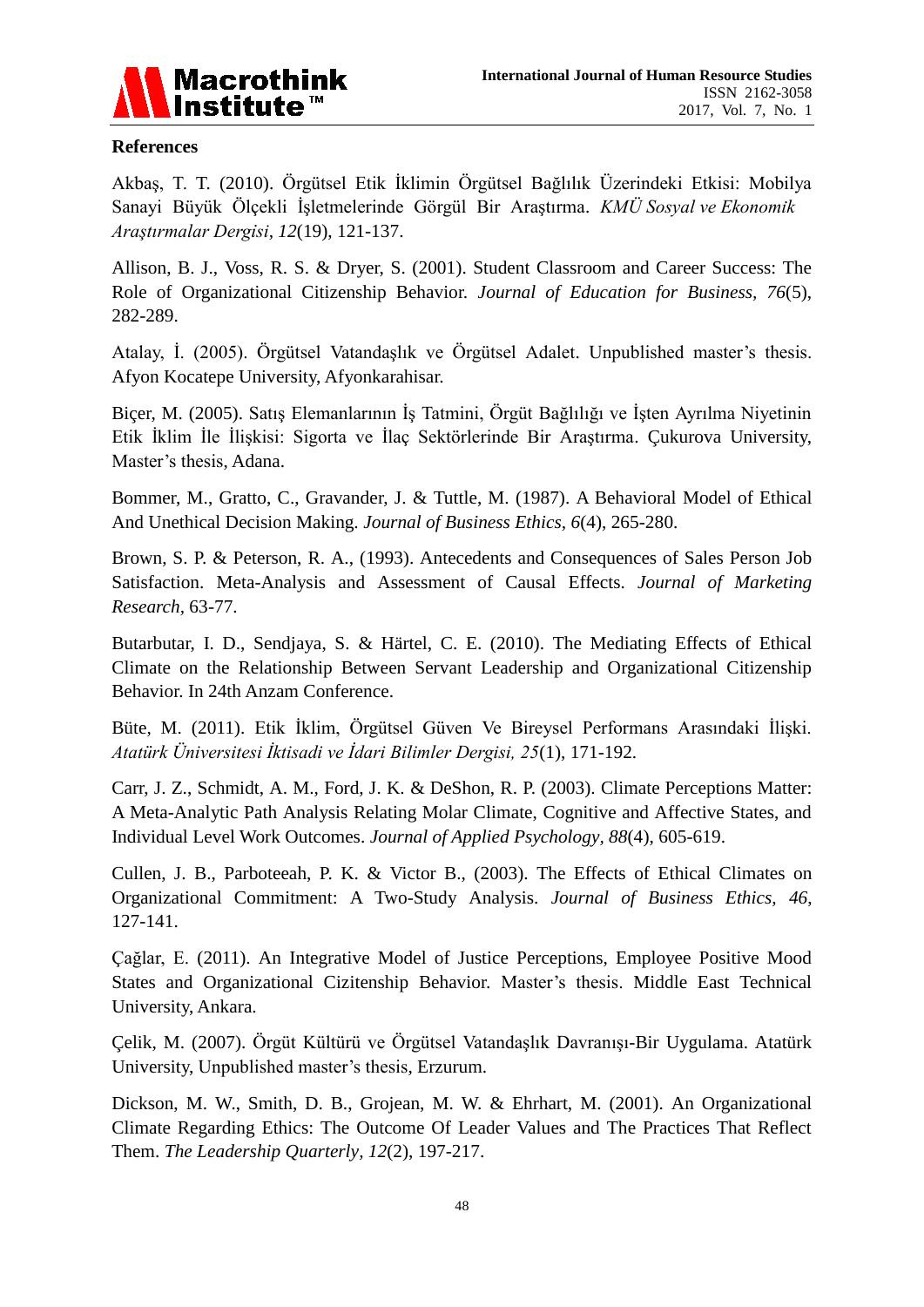

Drucker, P. F., (2014). 21. Yüzyıl İçin Yönetim Tartışmaları. İstanbul: Epsilon Yayıncılık Hizmetleri, p. 29

Elçi, M. & Alpkan L. (2006). Etik İklimin Örgütsel Vatandaşlık Davranışlarına Etkileri. *Hacettepe Üniversitesi İİBF Dergisi. 24*(1), 141-170.

Elçi, M. & Alpkan, L. (2009). The Impact of Perceived Organizational Ethical Climate on Work Satisfaction. *Journal of Business Ethics, 84*(3), 297-311.

Erşahan, B. (2011). Yönetimde Çağdaş ve Güncel Konular, within *Örgütsel Vatandaşlik Davranişi*, (pp. 151-171).

Feather, N. T. & Rauter, K. A. (2004). Organizational Citizenship Behaviors in Relation to Job Status, Job Insecurity, Organizational Commitment and Identification, Job Satisfaction and Work Values. *Journal of Occupational and Organizational Psychology, 77,* 81-94.

Ferrell, O. C. & Skinner, S. J. (1988). Ethical Behavior and Bureaucratic Structure in Marketing Research Organizations. *Journal of Marketing Research,* 103-109.

Gürbüz, S. (2006). Örgütsel Vatandaşlık Davranışı İle Duygusal Bağlılık Arasındaki İlişkilerin Belirlenmesine Yönelik Bir Araştırma, *Ekonomik ve Sosyal Araştirmalar Dergisi, 3*(2), 48-75.

Huang, C. C., You, C. S. & Tsai, M. T. (2012). A Multidimensional Analysis of Ethical Climate, Job Satisfaction, Organizational Commitment, and Organizational Citizenship Behaviors, *Nursing Ethics, 19*(4), 513-529.

Hunt, S., Wood, V. & Chonko, L., (1989). Corporate Ethical Values and Organizational Commitment in Marketing. *Journal of Marketing 53*, 79-90.

İşbaşı, J. Ö. (2000). Çalışanların Yöneticilerine Duydukları Güvenin ve Örgütsel Adalete İlişkin Algılamalarının Örgütsel Vatandaşlık Davranışının Oluşumundaki Rolü: Bir Turizm Örgütünde Uygulama. Unpublished master's thesis, Akdeniz University, Antalya.

Karaman, A. & Aylan S. (2012). Örgütsel Vatandaşlık. *Kahramanmaraş Sütçü İmam Üniversitesi, İİBF Dergisi. 2*(1), 35-49.

Kelloway, E. K., Loughlin C., Barling J. & Nault A. (2002). Self-Reported Counterproductive Behaviors and Organizational Citizenship Behaviors: Separate but Related Constructs. *International Journal of Selection and Assessment, 10*(1-2), 143-151.

Koys, D. J. (2001). The Effects of Employee Satisfaction Organizational Citizenship Behavior, and Turnover on Organizational Effectiveness: A Unit-Level, Longitudinal Study. *Personnel Psychology, 54*(1), 101-114.

Lam, W., Chen, Z. & Takeuchi, N. (2009). Perceived Human Resource Management Practices and Intention To Leave Of Employees: The Mediating Role Of Organizational Citizenship Behavior In A Sino-Japanese Joint Venture. *The International Journal of Human Resource Management, 20*(11), 2250-2270.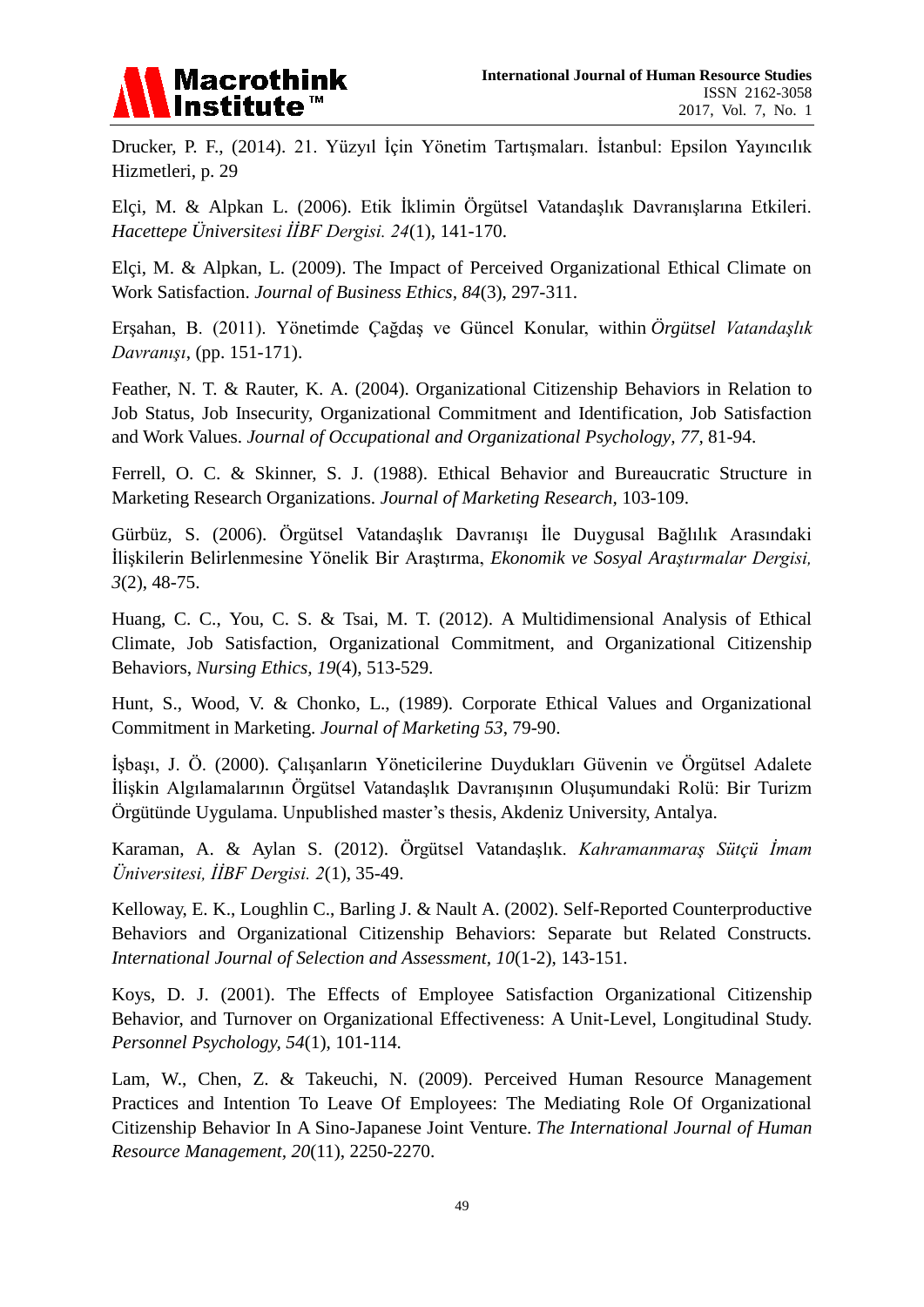

Leung, A. S. (2008). Matching Ethical Work Climate to In-Role and Extra-Role Behaviors In A Collectivist Work Setting. *Journal of Business Ethics, 79*(1-2), 43-55.

Lu, C. S. & Lin, C. C. (2014). The Effects of Ethical Leadership and Ethical Climate On Employee Ethical Behavior in The International Port Context. *Journal of Business Ethics, 124*(2), 209-223.

Martin, K. D. & Cullen, J. B. (2006). Continuities and Extensions of Ethical Climate Theory: A Meta-Analytic Review. *Journal of Business Ethics, 69*(2), 175-194.

McDonald, P. R. (1993). Individual-Organizational Value Congruence: Operationalization and Consequents, Unpublished Doctoral Thesis. The University of Western Ontario, Londra/Ontario.

Organ D. W. & Ryan, K. (1995). A Meta-Analytic Review of Attitudinal and Dispositional Predictors of Organizational Citizenship Behavior. *Personnel Psychology, 48*(4), 775-803.

Özdevecioğlu, M. (2003). Örgütsel Vatandaşlık Davranışı ve Üniversite Öğrencilerinin Bazı Demografik Özellikleri ve Akademik Başarıları Arasındaki İlişkilerin Belirlenmesine Yönelik Bir Araştırma. *Erciyes Üniversitesi İİBF Dergisi, 20*(20), 117-135.

Parboteeah, K. P., Cullen, J. B., Victor, B., & Sakano, T. (2005). National Culture and Ethical Climates: A Comparison of US and Japanese Accounting Firms. MIR, *Management International Review,* 459-481.

Parboteeah, K. P., Chen, H. C., Lin, Y. T., Chen, I. H., Lee, A. Y., & Chung, A. (2010). Establishing Organizational Ethical Climates: How Do Managerial Practices Work? *Journal of Business Ethics, 97*(4), 599-611.

Podsakoff, P. M., MacKenzie, S. B., Moorman, R. H. & Fetter, R. (1990). Transformational Leader Behaviors and Their Effects On Followers' Trust In Leader, Satisfaction, and Organizational Citizenship Behaviors. *The Leadership Quarterly, 1*(2), 107-142.

Post, J. E., Frederick, W. C., Lawrence, A. T., & Weber, J. (1996). Business and Society: Corporate Strategy, Public Policy, Ethics. 7th press, McGraw Hill, Inc., International Edition.

Robinson, S. L. & Morrison, E. W. (1995). Psychological Contracts and OCB: The Effect of Unfulfilled Obligations on Civic Virtue Behavior. *Journal of Organizational Behavior, 16*(3), 289-298.

Samancı, S. (2006). Örgütsel İklim Ve Örgütsel Vatandaşlık, Unpublished master's thesis. Afyon Kocatepe University, Ankara.

Schminke, M., Arnaud, A. & Kuenzi, M. (2007). The Power of Ethical Work Climates. *Organizational Dynamics, 36*(2), 171-186.

Schnake, M. E. & Dumler, M. P. (2003). Levels of Measurement and Analysis Issues in Organizational Citizenship Behavior Research. *Journal of Occupational and Organizational Psychology, 76,* 283-301.